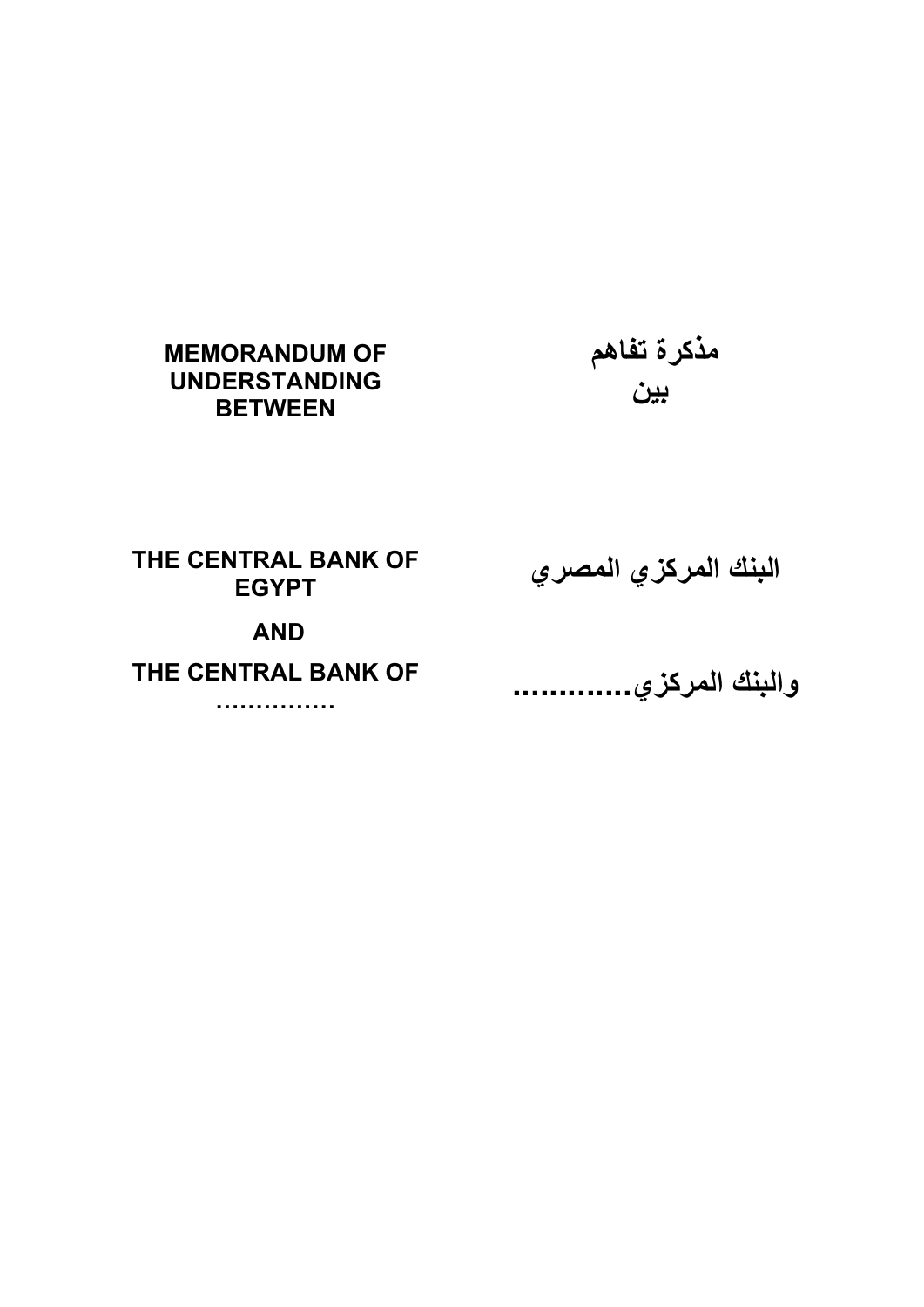On this day ….. of ….., this memorandum of understanding has been entered into by and between (1) The Central Bank of Egypt (CBE) - First Party and The Central Bank of ….. - Second party (both parties hereinafter referred to as "the parties") and have agreed on the following:

#### **Preamble:**

 In light of their mutual interests to strengthen bilateral cooperation on equal, stable and long-term basis; aiming at developing the banking sector in both countries and realizing the necessity to develop financial and economic relations, the parties have agreed to the provisions set out in this memorandum.

## **(Article I):**

The parties, within the scope of national legislation of the two countries, agree to the following:

- **Engage in frank and open exchange of** views on the implementation of the international prudential banking principles as well as banking regulations and supervision to promote sound banking systems in both countries.
- Conduct bilateral dialogues on issues of the monetary and foreign exchange policies in order to promote sustainable growth in both countries.
- Establish cooperation between the two parties in the area of exchange of professional expertise and staff training.
- Parties shall in general facilitate and provide general information regarding any developments or amendments on the laws and regulations affecting the scope of this memorandum; and – as the case may be – consult each other periodically*. In this regard Information shall be exchanged as follows:*

انه في يوم ..... الموافق ..... تم الاتفاق على مذآرة التفاهم بين كل من (١) البنك المركزي المصري ـ طرفاً أول و(٢) البنك المركزي ُ ..... ـ طرفاً ثّـانٌ (ويُشـار ْ اليّـهما فيمّا بعد بـ" الطرفان") على ما يأتي:

#### **تمهيد:**

في ضوء اهتمام الطرفين على تدعيم المصالح المشترآة فيما بينهما وتعزيز التعاون المشترك علي أساس ثابت وطويل المدى وذلك بهدف تطوير الجهاز المصرفي في آلا البلدين وإدراآاً لضرورة تطوير العلاقات المالية والاقتصادية بين البلدين، فقد أتفق الطرفان على بنود مذكر ة التفاهم أدناه.

### **المادة الأولي:**

أتفق الطرفان، في نطاق القوانين واللوائح المحلية، علي ما يلي:

- تبادل الآراء ووجهات النظر بصدق ووضوح بخصوص تطبيق المبادئ المصر فية الرقابية الدولية وكذلك فيما يتعلق بالتعليمات المصرفية والرقابية وذلك لتدعيم سلامة الجهاز المصر في في كلا البلدين.
- إقامة حوار ثنائي بين الطرفين فيما يخص الأمور المتعلقة بالسياسات النقدية وسياسات النقد الأجنبي في سبيل تعزيز التطور والنمو المستمر في كل من البلدين.<sup>"</sup>
- توطيد التعاون بين كل من الطرفين في مجال تبادل المهارات وتدريب العاملين.
- قيام آل من الطرفين بتوفير وتسهيل حصول الطرف الآخر علي المعلومات العامة المتعلقة بالتعديلات والتطورات في القوانين واللوائح التي تدخل في نطاق هذه المذكرة والتشاور بشكل دوري. وفي هذ*ا السياق يتم تبادل المعلومات كالتالي:*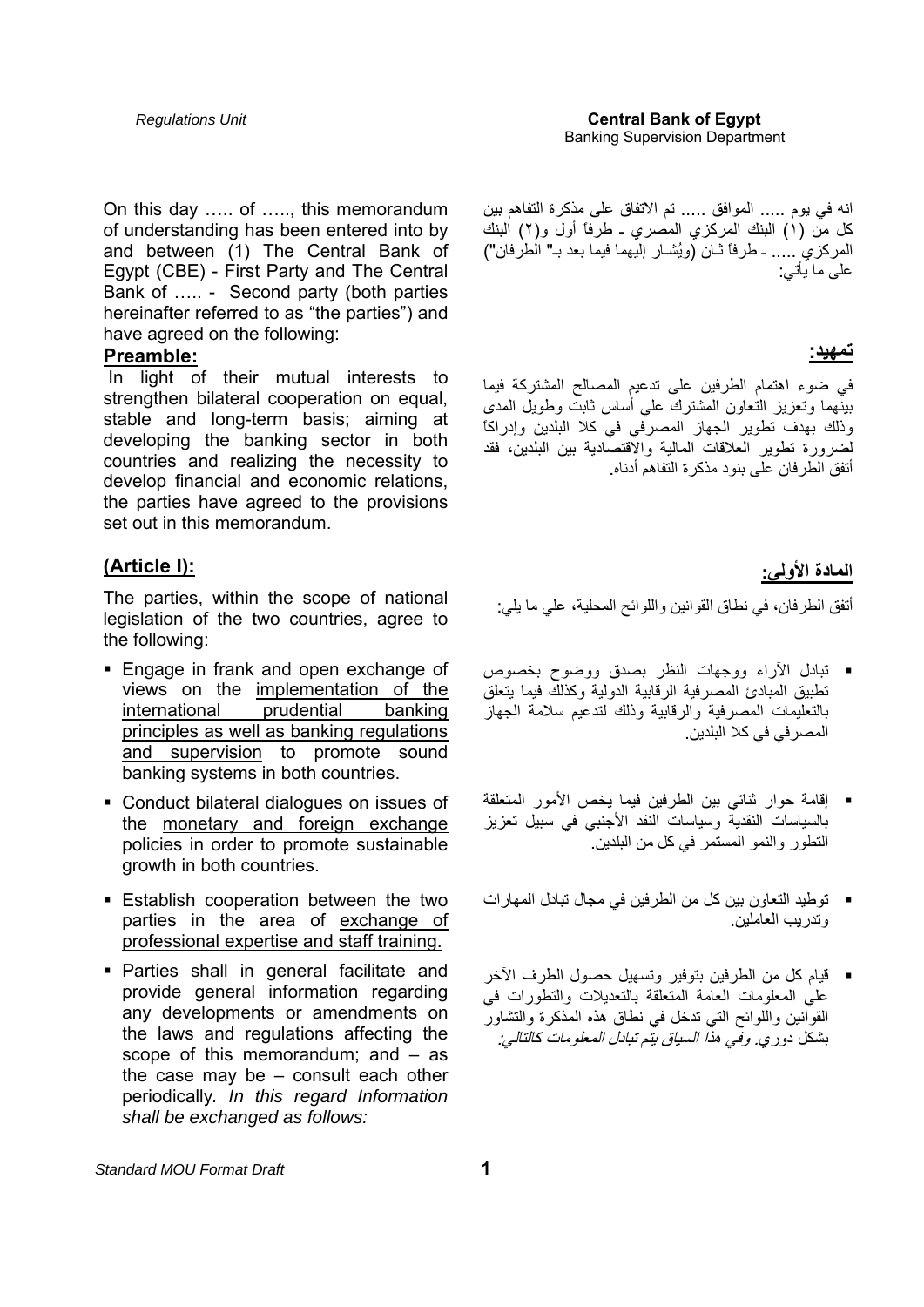- Written requests shall be addressed to the Governor, in the case of the CBE, and to the …………, in case of the Central Bank of…………..
- $\Box$  Parties shall exchange lists of the contact persons authorized to request and provide information on behalf of each of the parties pursuant to this Memorandum. The list will contain the following contact data: the first name and surname, the position (function), e-mail address, telephone and fax numbers of the authorized persons. The Parties shall inform each other about modifications on the list of authorized persons without undue delay.

## **(Article II):**

- The information exchanged by the parties is confidential and must be used for the purpose of the realization of this memorandum including consultation between the two parties.
- **Information obtained pursuant to this** Memorandum of Understanding shall not be disclosed to third parties without the prior written consent of the other party.

## **(Article III):**

All disputes related to the interpretation and application of the provisions of this Memorandum shall be settled through negotiations or consultation between the parties.

## **(Article IV):**

Any modification and amendment to this Memorandum shall be agreed by mutual consent of the parties. The modifications shall be formalized in writing specifying the date they will come into force.

- توجيه الطلبات في صورة آتابية إلي المحافظ وذلك بالنسبة للبنك المركزي المصري والي.... بالنسبة للبنك المركز ي...........
- يقوم الطرفان بتبادل قائمة بأسماء الأفراد المفوضين  $\checkmark$ من قبلهما بطلب و/ أو الرد علي طلبات الحصول على معلومات وفقا لهذه المذكرة. وتشتمل هذه القائمة علي البيانات التالية: الاسم واللقب، الوظيفة، البريد الالكتروني ورقم الفاكس والمهاتف للأفراد المفوضين بتبادل المعلومات. ويلتزم الطرفان بإخطار بعضهما فوراً بكل تعديلات تتم علي قائمة الأفراد المفوضين بتبادل المعلومات.

## **المادة الثانية:**

- يلتزم الطرفان بالحفاظ علي سرية المعلومات المتبادلة علي أن يقتصر استخدامها في نطاق أغراض هذه المذكرة بما في ذلك الحفاظ علي سرية المشاورات المتبادلة بينهما.
- يُمتنع الإفصاح عن أية معلومات تم تبادلها بموجب هذه<br>المذكرة لطرف ثالث إلا بعد الحصول على موافقة كتابية من الطرف الآخر.

#### **المادة الثالثة:**

أي نزاع حول فهم وتطبيق بنود هذه المذكرة يتعين تسويته عن طريق التشاور والتفاوض بين الطرفين.

#### **المادة الرابعة:**

أي تعديل على هذه المذكرة يكون باتفاق مشترك بين الطرفين ويكون رسمياً عن طريق الكتابة، مع تحديد تاريخ تفعيل العمل به.